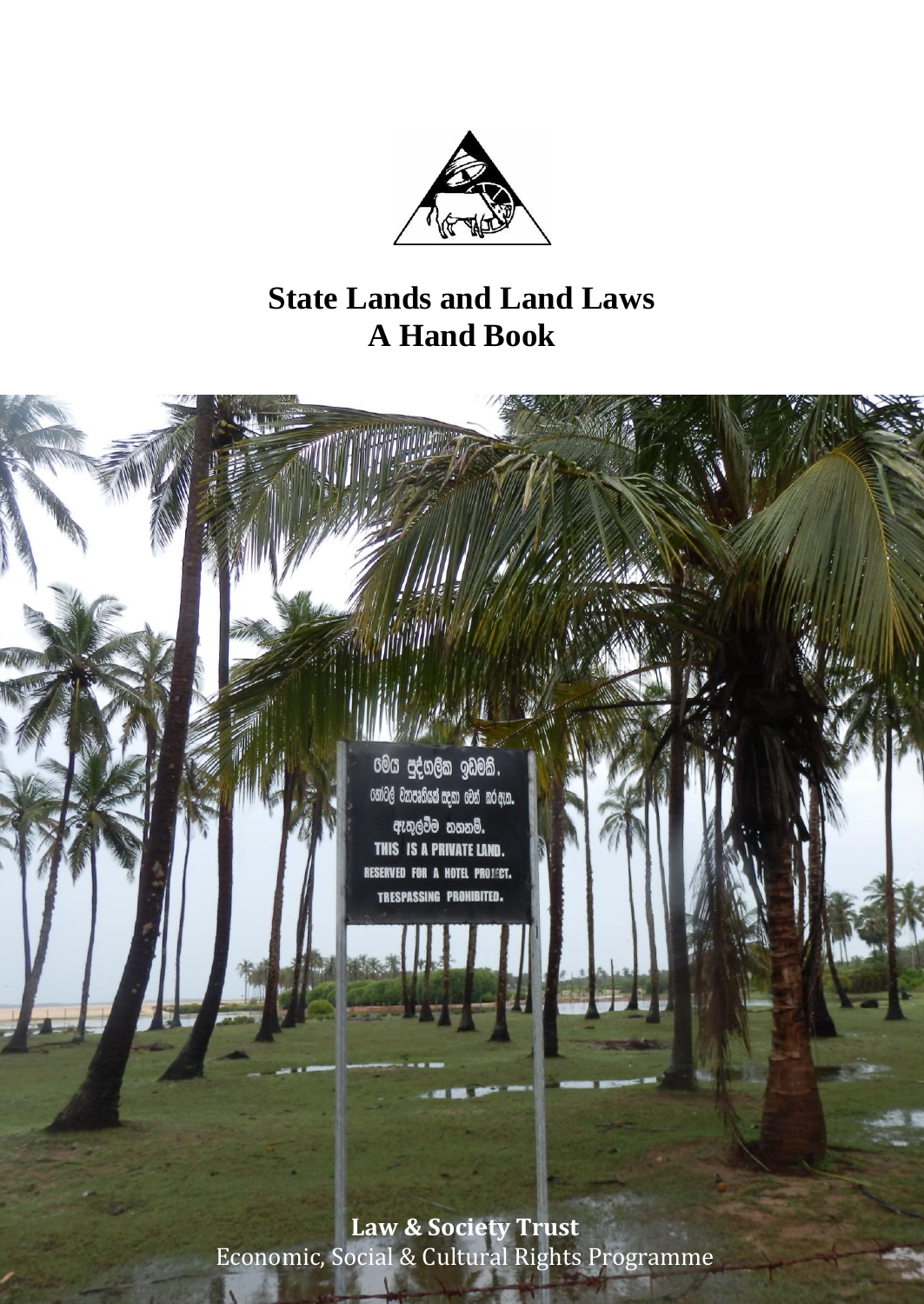**State Lands and Land Laws A Hand Book**



**Law & Society Trust No. 3, Kynsey Terrace, Colombo 08**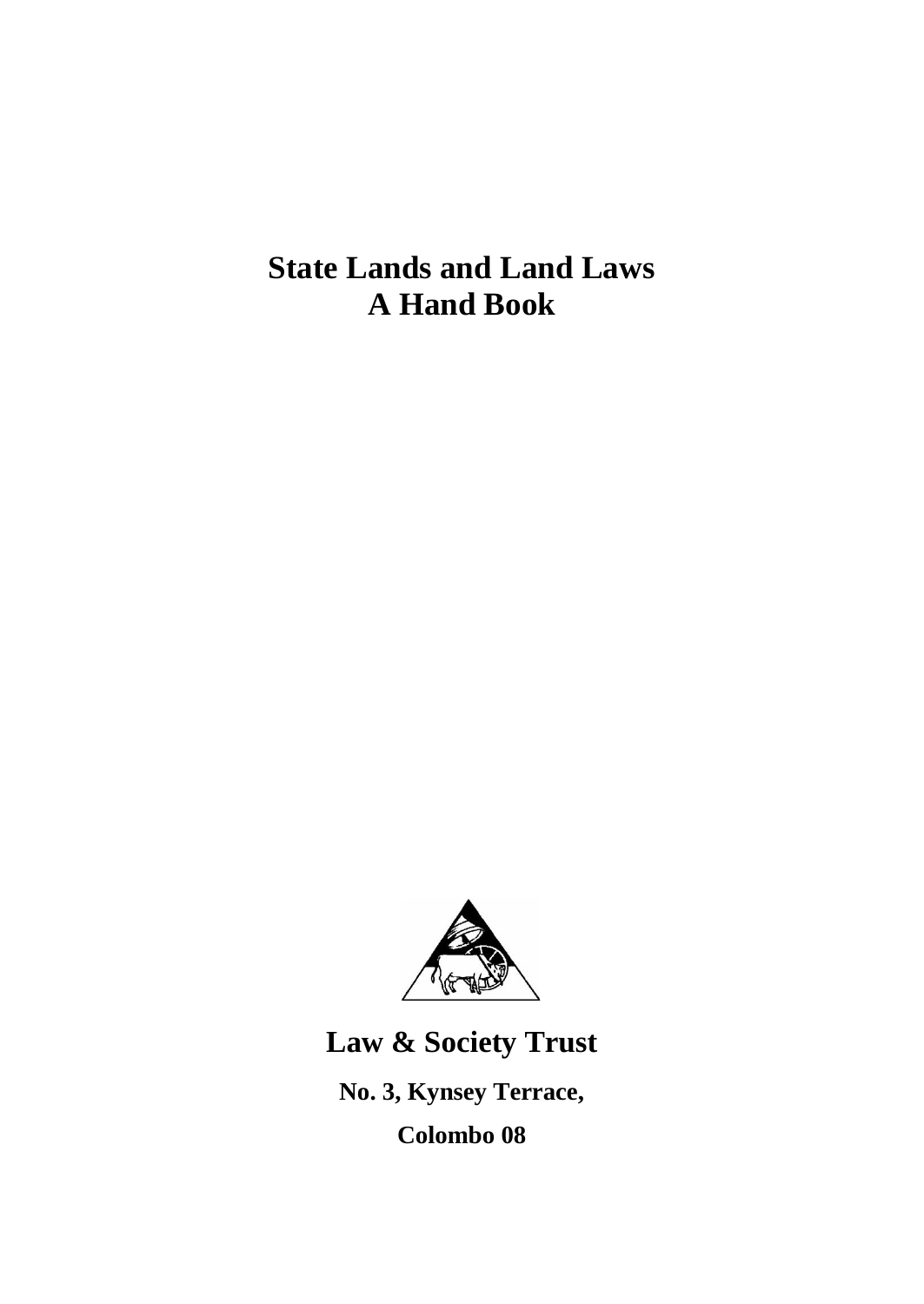#### **Appreciations:**

The Economic Social and Cultural Rights Program of the Law and Society trust gratefully acknowledge the contribution of the authors Mrs. Dinushika Dissanayake, Attorney-at-Law and Ms. Binendri Perera. The program appreciates the efforts of Mr. Shevon Gunaratne, Attorney-at-Law and Ms. Dilhara Pathirana in providing editorial and proof reading support for this publication. This hand book is published with support from CCFD Terre Solidaire.

© Law & Society Trust 2015

The Content or any part of this publication may be freely cited or reproduced for non-commercial purposes with due acknowledgement of this publication and publisher.

**Cover Image by:**

Shashika Bandara

#### **Published by:**

Law & Society Trust, No. 3, Kynsey Terrace, Colombo 08, Sri Lanka. Telephone : +94 (0) 11 268 48 45 Fax : +94 (0) 11 268 68 43 Web : [www.lawandsocietytrust.org](http://www.lawandsocietytrust.org/)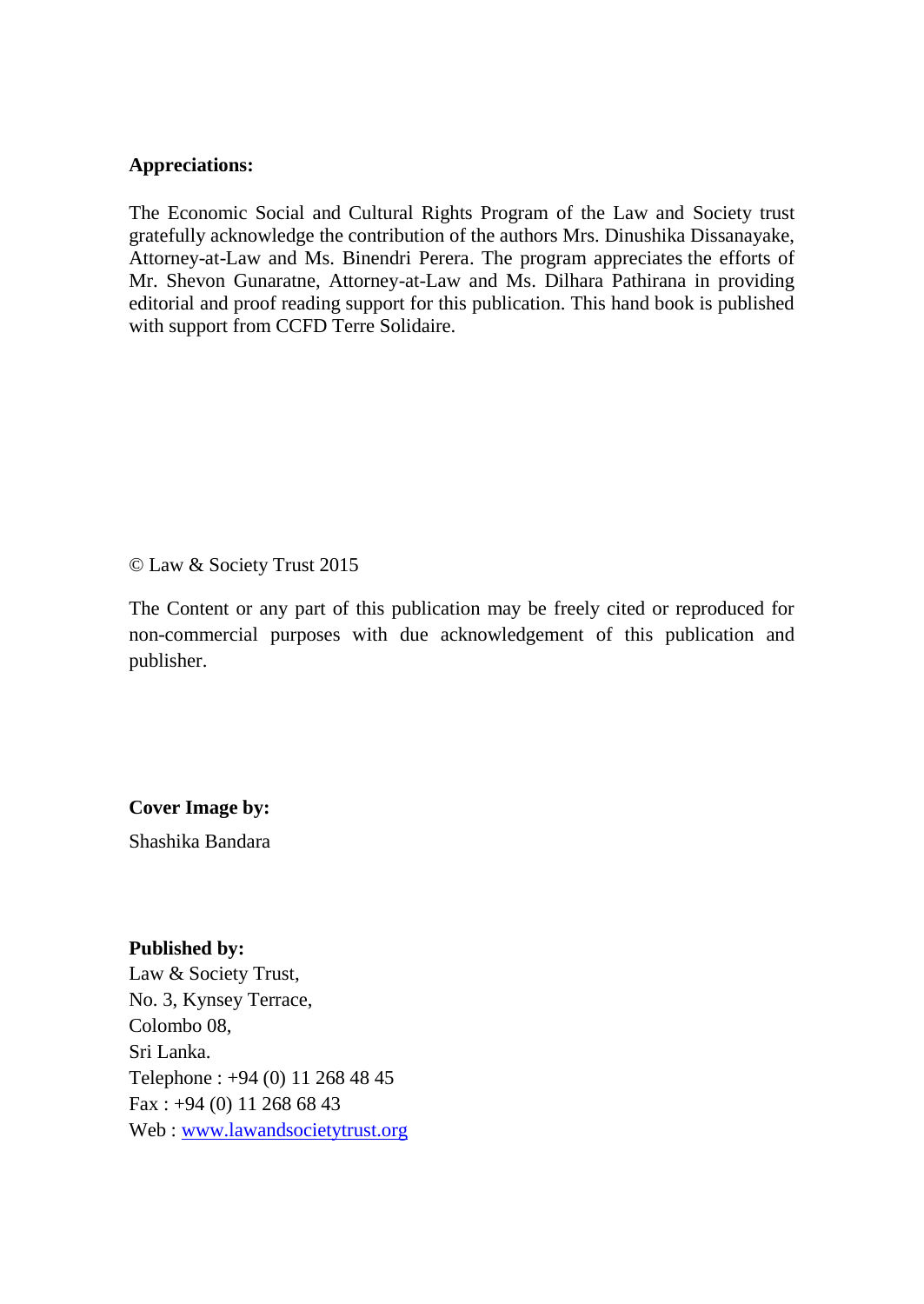#### **INDEX**

- 1. What is State Land?
- 2. Who really owns state land?
- 3. The Centre vs. the Provinces
- 4. Can you prescribe to state land?
- 5. What can the state do if a private person is encroaching on state land?
- 6. Developing and managing State Land
- 7. Permits to state land
- 8. LDO Permits
	- *a. Issuing LDO Permits*
	- *b. Protection of permit land*
	- c. *Renewing a permit*
	- d. *Cancelling a LDO permit*
	- e. *Ejectment*
	- f. *Compensation*
	- g. *Alienating lands under a LDO permit*
	- h. *Rights of permit holders*
	- i. *Succeeding to permit land*
	- j. *Disposition of permit land*
	- *k. Surrendering a permit*
- *9. Permits under the State Lands Ordinance* 
	- a. *Issuing authority*
	- *b. Succession to a permit under State Lands Ordinance*
	- c. *Cancelling a permit*
- 10. Grants to State Lands
	- *a. Land Grants under the LDO*
		- b. *Converting a permit into a grant*
		- c. *Alienating state land under a grant*
		- *d. Surveying of Land for a grant*
		- e. *Grant conditions*
		- f. *Appealing*
	- *g. Land Grants under the State Lands Ordinance* 
		- a. *Partitioning land given under a grant*
		- b. *Cancelling a grant*
- *11. Land Grants (Special Provisions) Act* 
	- *a. Grant conditions*
	- *b. Who can receive the Grant*
	- *c. Dispositions*
	- d. Authenticity of the Grant
	- e. Nomination of successor
	- f. Inheritance of a grant
- 12. Compensation for improvements
- 13. Building Roads
- 14. Distribution of State Land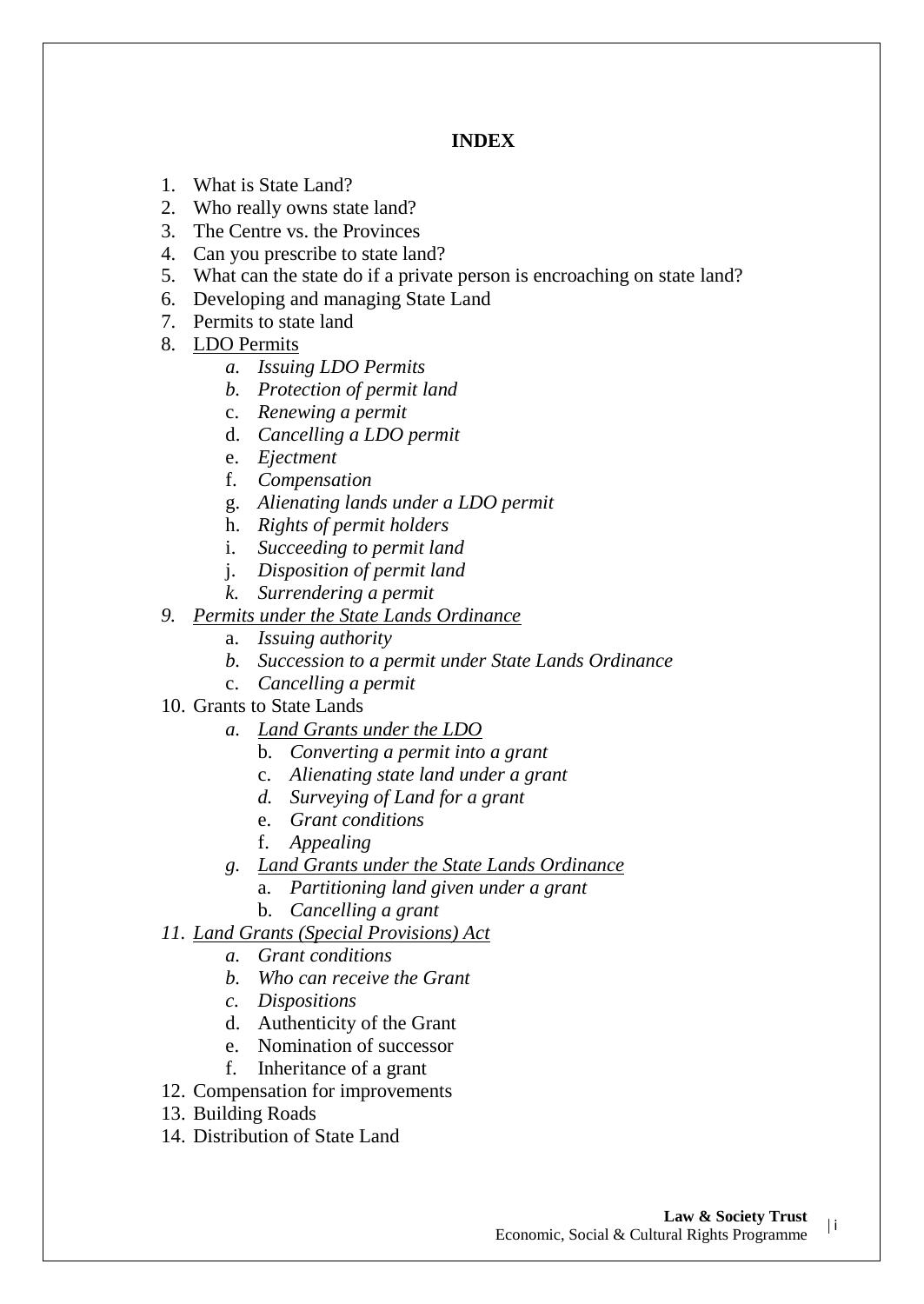## **Acts**

Land Acquisition Act No 9 of 1950 Land Grants (Special Provisions) Act No 43 of 1979 Land Resumption Ordinance No 4 of 1887 Land Development Ordinance No 19 of 1935 Mahaweli Authority of Sri Lanka Act No 23 of 1979 National Environmental Act No 56 of 1988 Prescription Ordinance No. 22 of 1971 State Land (Recovery of Possession) Act No 7 of 1979 State Lands Ordinance No 8 of 1947 State Lands Encroachments Ordinance No. 12 of 1840 Thoroughfares Ordinance No 10 of 1861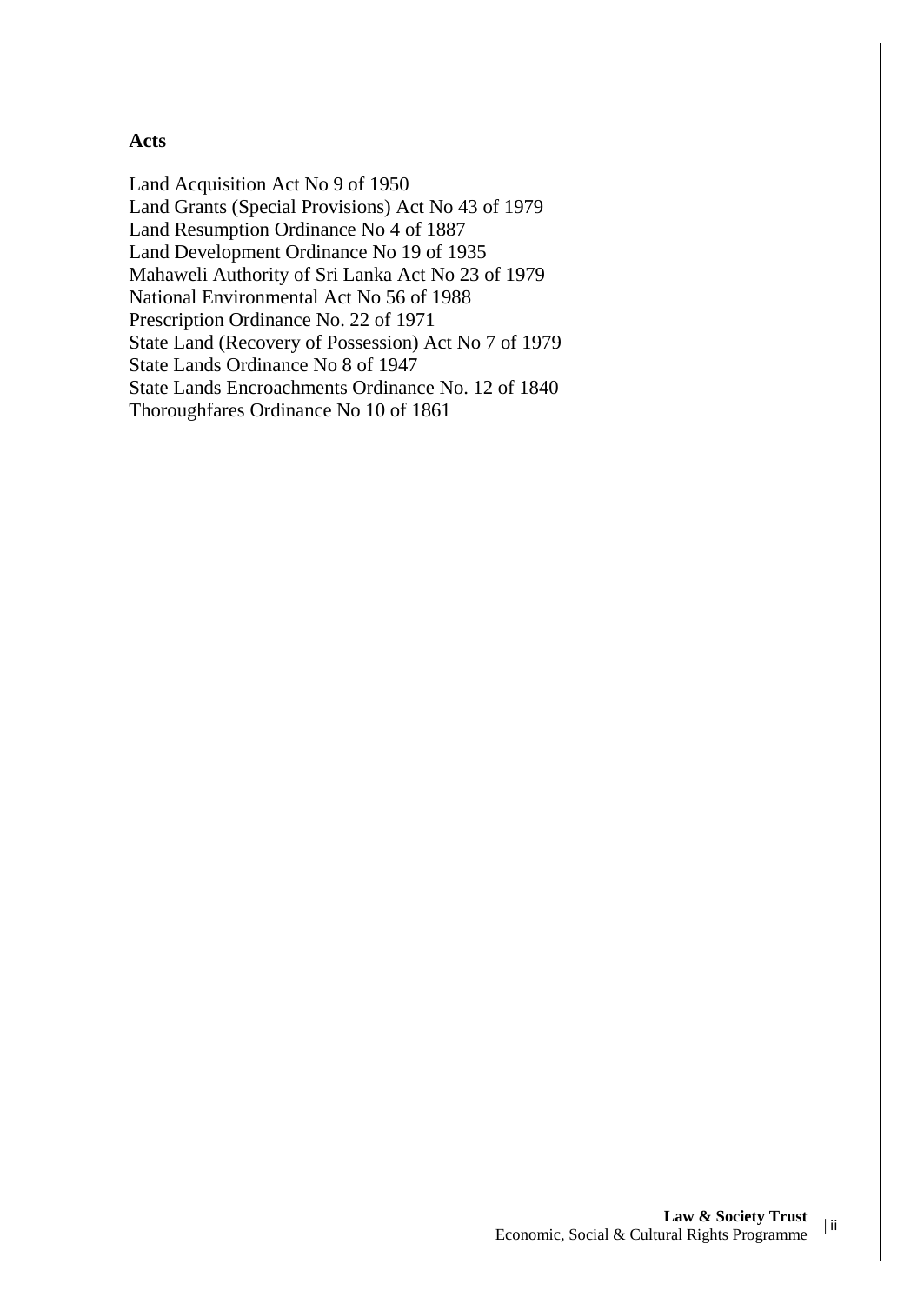## **STATE LAND**

## **What is State Land?**

The state owns over 80% of the land in Sri Lanka. The remainder is owned by private parties. Under the State Lands Encroachments Ordinance, all waste lands, forest lands, unoccupied and uncultivated lands are presumed to belong to the state until the contrary is proved (section 7) and all cinnamon land which have been uninterruptedly possessed by the state for over 30 years are held and deemed to belong to the state (section 6).

Crown land is administered under the LDO and the Crown Lands Ordinance, and come under the purview of the Land Commissioner. The Land Commissioner can (and does) delegate his powers to the Government Agent/Divisional Secretary (hereinafter DS/GA).

Several laws and enactments deal with state land- how grants are made, how it is recovered from unlawful encroachers, how it is regulated and controlled and managed etc. The law also sets out how encroachers are to be dealt with.

As the owners of the land, the state can grant permits to persons to use the land. It can make outright grants (for example the Land Reforms Commission can make outright grants of land), and it can lease the land out to either private parties, or to state owned entities themselves (for example the JEDB which runs many estate companies, have a 99 year lease of tea and rubber lands which belong to the Land Reform Commission)

The State Lands Ordinance deals with the grant and disposition of state land in Sri Lanka, and provides for grants, dispositions, management, and control of such lands, and also the foreshore, and for the regulation of the use of water of lakes and public streams.

## **Who really owns state land?**

The Supreme Court has held that state land is held by the state IN TRUST for the people. (Land Ownership Bill Special Determination No.26A-36/2003)

## **The Centre vs. the Provinces**

According to the 13<sup>th</sup> Amendment to the Constitution of Sri Lanka, rights in or over land, land tenure, transfer and alienation of land, land use, land settlement and land improvement are all reserved for the Provincial Councils (item 18 of the Provincial Council List).

However, State Land is vested in the Central Government. State land can only be alienated under the seal of the President (Appendix II,  $13<sup>th</sup>$  Amendment). The Supreme Court has held that State Land is outside the purview of Provincial High Courts. Court held that the Central government has not ceded its power over state land to the provincial councils, except in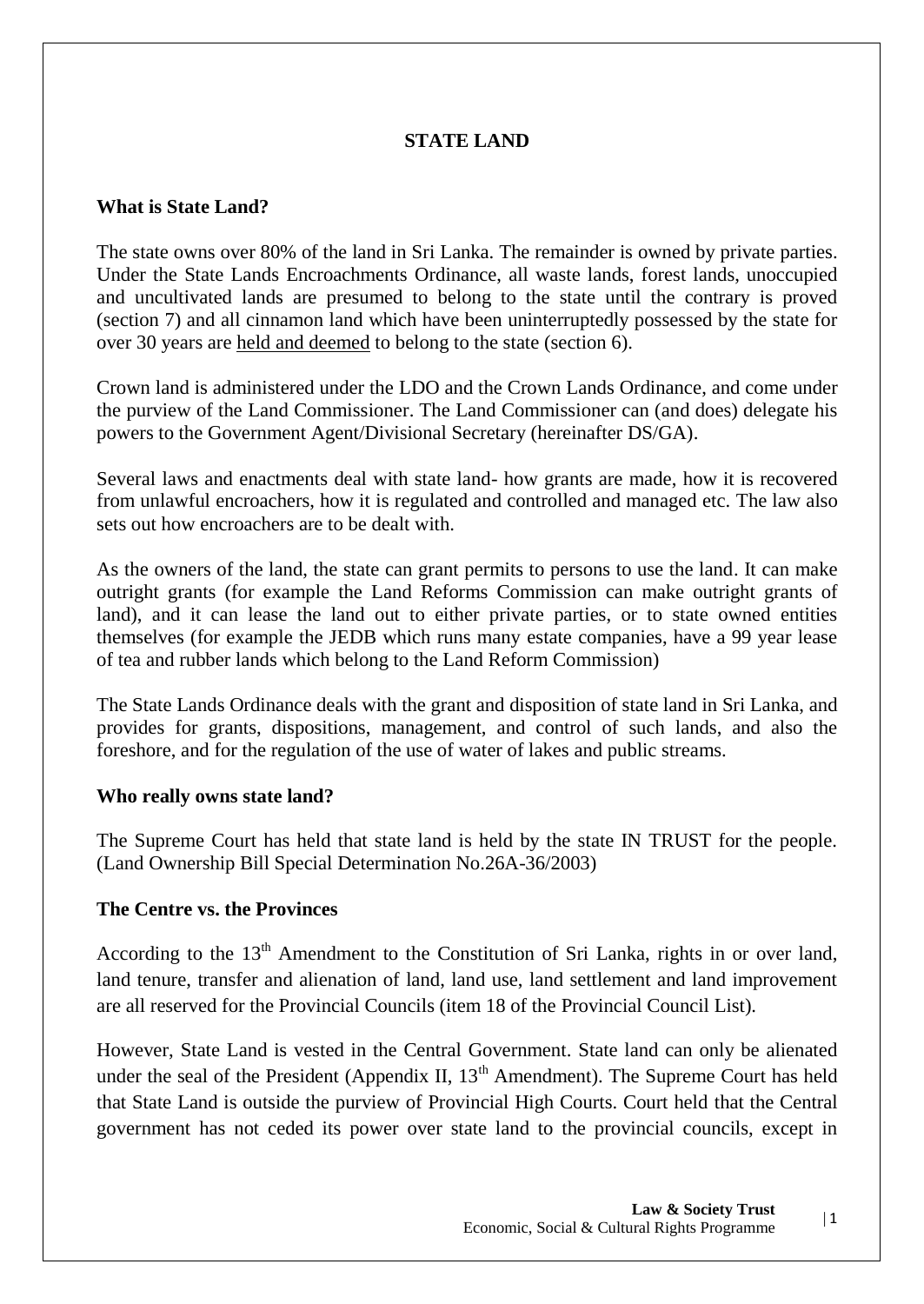limited circumstances (S.C. Appeal No. 21/2013), i.e the powers provided in the Provincial Council List.

## **Can you prescribe to state land?**

No. Private parties cannot claim a prescriptive right to state land. This is different when it comes to private land- uninterrupted, undisturbed, adverse possession for 10 years gives rise to the claim of prescriptive title to private land (within the requirements set out in the Prescription Ordinance).

But this will not apply to state land (section 103, State Lands Ordinance). A private party cannever make a prescriptive claim on state land (section 15, Prescription Ordinance). This applies to all state land (after the State Lands Ordinance came into effect (1947), and applies to lands taken over by the Crown under the LAA, or resumed under the Land Resumption Ordinance.

The State Lands Ordinance (section 52 and 53) clearly states that no person can gain title to a state reservation by use or possession, not even compensation for improvements made on such reservations. Under this Act, unlawful encroachers on state reservations can be summarily ejected (section 54).

In terms of the Crown Lands Ordinance and the Prescription Ordinance, illegal occupants of Chena lands /slash and burn cultivations, cannot claim such land on prescription, since prescription does not run against the state.

No person can acquire prescriptive title to state land by virtue of having a permit (section 161, LDO).

## **Developing and managing State Land**

The LDO deals with the development and alienation of state land.

Under the Mahaweli Authority of Sri Lanka Act, administration of all areas that are designated under the Act, including agriculture, irrigation, forest and wild life, all come under the Mahaweli Authority.

Land declared as forest land are administered by the Department of Forest Conservation. The Department has no authority to alienate such lands on long term lease, although they can release land on renewable annual permits, although lands within strict reserves and conservation cannot be released at all. If the land is required for a public purpose though, the DFC can release land to the relevant line Ministry after the environmental requirements set out by the National Environmental Act have been satisfied (for prescribed projects in the NEA).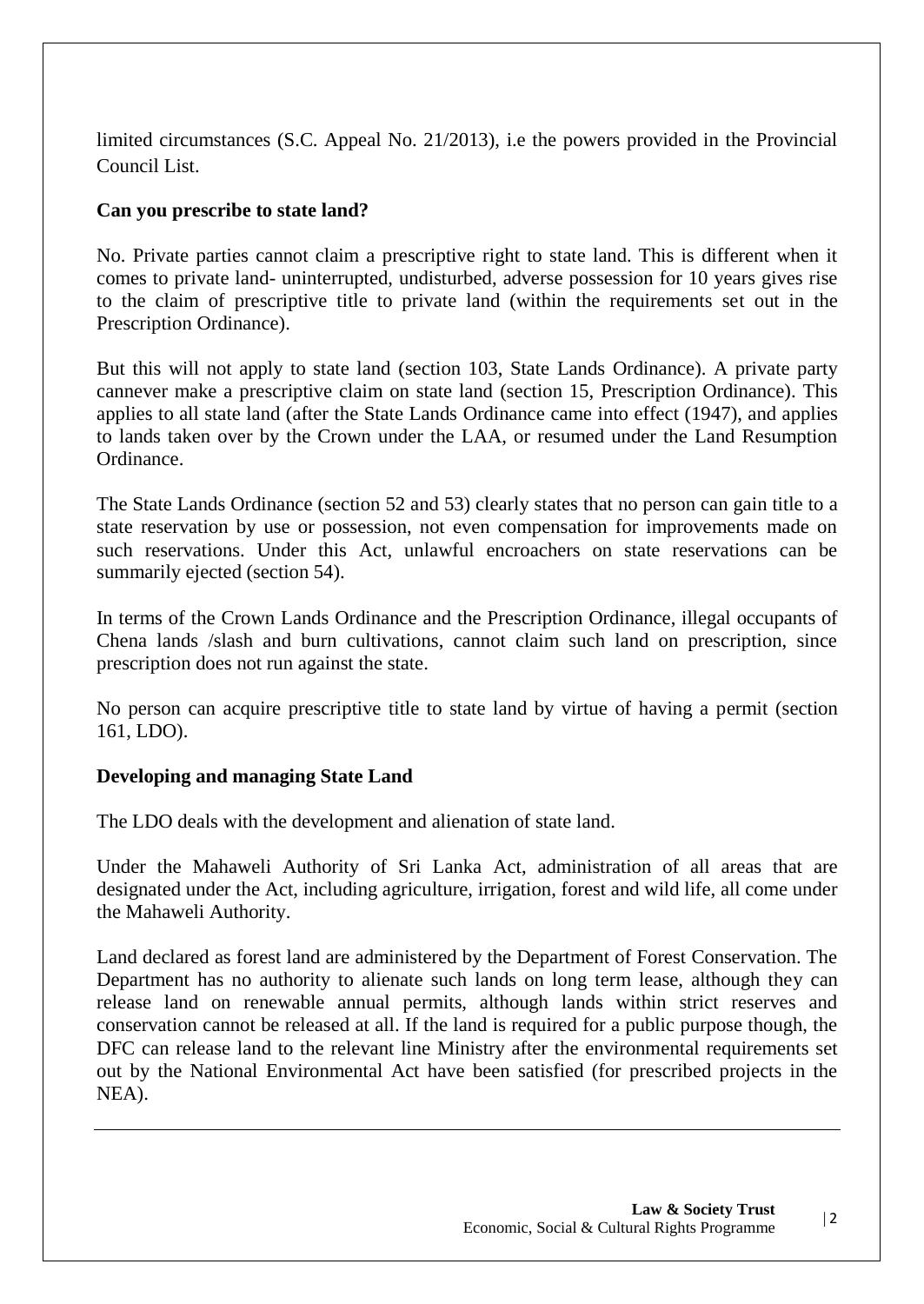## **Permits to state land**

**1. Permits under LDO**

## **2. Permits under State Lands**

Permits can be granted to private parties for the occupation of state land. These permits are given on certain conditions. Permits are personal to the permit holder, and after his death, the permit can devolve on his nominee or successor based on the provisions of the law.

# **1. LDO Permits**

These permits are granted under the LDO (hereinafter called LDO permits). The LDO permits are issued with the intention of cultivating and developing land, and they are issued with certain conditions such as occupation of the land and/or cultivating the land.

*Issuing LDO Permits:-* LDO permits are issued under section 19(chapter III) of the LDO. The recipients of an LDO permit are selected at a Land Kachcheri by the DS/GA. They are renewed annually by the DS/GA upon payment of annual fees.

*Protection of permit land:-* Lands granted under a permit/protected holding cannot be seized and sold in execution of a court action (section 39). They cannot be leased or mortgaged (section 43) except in limited circumstances that are also set out in the Act.

*Renewing a permit:*-They are usually renewed annually. The DS/GA can decide to either renew a permit or to convert the permit into a land grant. Several land grant schemes have been in place from time to time- the Middle Class Scheme, the Swarnabhoomi Scheme, etc. Crown grants give out right ownership to the grant holder, subject to conditions in the grant.

*Cancelling a LDO permit:-* A permit can be cancelled for non-compliance with the conditions of the permit (LDO, section 109-110). A DS/GA can issue a notice on a permit holder asking him to show cause as to why a condition of the permit has been violated. After notice has been issued ordering a permit holder to appear and show cause for violation of a permit condition (section 106),

If the permit holder fails to appear:- the permit can be cancelled under section 109. The GA has to wait 28 days after the date specified in the notice, before making a recommendation to cancel a permit/making an order of cancellation. The DS/GA's decision will be final, there is no appeal available if the permit holder fails to show cause.

If the permit holder appears and shows cause as to why the permit should not be cancelled(on the date specified in the notice or within the 14 days following such specified date):- The DS/GA will make an order thereafter, and the order will be served on the permit holder and posted on the land (section 112). A permit holder has a right of appeal from such an order to the Land Commissioner (section 113).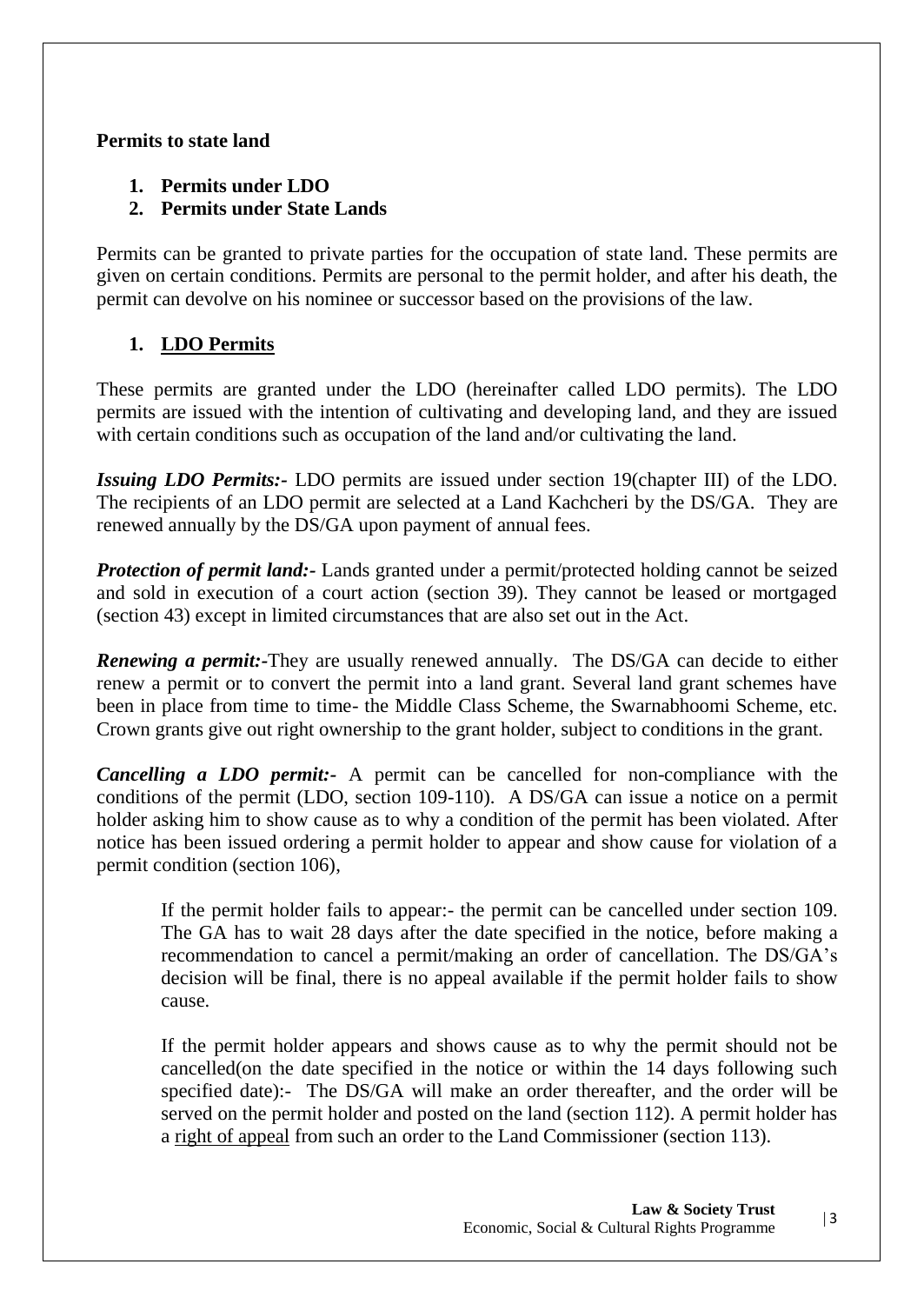A permit holder has the right to be represented by an agent at these proceedings.

*Ejectment:-*Once a permit has been cancelled, the DS/GA can seek ejectment of the permit holder from the land, from the Magistrate Court (summary proceedings under section 125 of the LDO). There is a right of appeal to the Court of Appeal from the order of the Magistrate (section 126).

*Compensation*:- The Act does not provide for grant of compensation when a grant has been cancelled.

*Alienating lands under a LDO permit:-* Lands granted under a permit cannot be alienated without the permission of the DS/GA. However, if an alienation does occur, without such permission, that is a violation of the conditions of the permit, so the permit holder will lose the LDO permit as well. Such an alienation will not be valid.

*Rights of permit holders:-* A permit holder can institute a vindicatory action in the District Court against a trespasser on his land. The GA/DS can also take action under the LDO against an illegal encroacher on permit land.

## *Succeeding to permit land (sections 48-87, LDO):-*

A permit holder can nominate a successor to the permit land. If the successor is not one of those listed in the 3rd Schedule (spouse or blood relation etc.), then the GA has to approve the successor. A nomination can be cancelled at any time by the nominator i.e. the permit holder. (A nomination is not a disposition, which is not valid)

Before his/her death, the permit holder can nominate the person (a child/blood relative or spouse) who will succeed to the permit after his death. If he dies without a will/intestate, then the LDO specifies as to who will succeed. A spouse or next of kin can succeed to permit land, by applying to the DS/GA within 6 months of the death of the permit holder. The DS/GA will issue a permit to such next of kin.

*Disposition of permit land:-* Permit land cannot be transferred or relinquished to another's care without the permission of the DS/GA (sections 42-47). Such dispositions are invalid.

*Surrendering a permit:*- A permit holder can surrender his permit to the Crown. In such a case the Crown cannot seek ejectment of the possessor of the land from the Magistrate's Court (section 125, LDO).

## **2. Permits under the State Lands Ordinance**

*Issuing authority***:-** These types of permits are issued by the President for the occupation of state land (section 2(4)). Permits may be personal to the permit holder, and all rights under it will be decided at the death of the permit holder/grantee.

*Succession to a permit under State Lands Ordinance:***-** If a permit is issued as personal to the grantee, no one can claim it upon the death of the grantee. The land and the permit reverts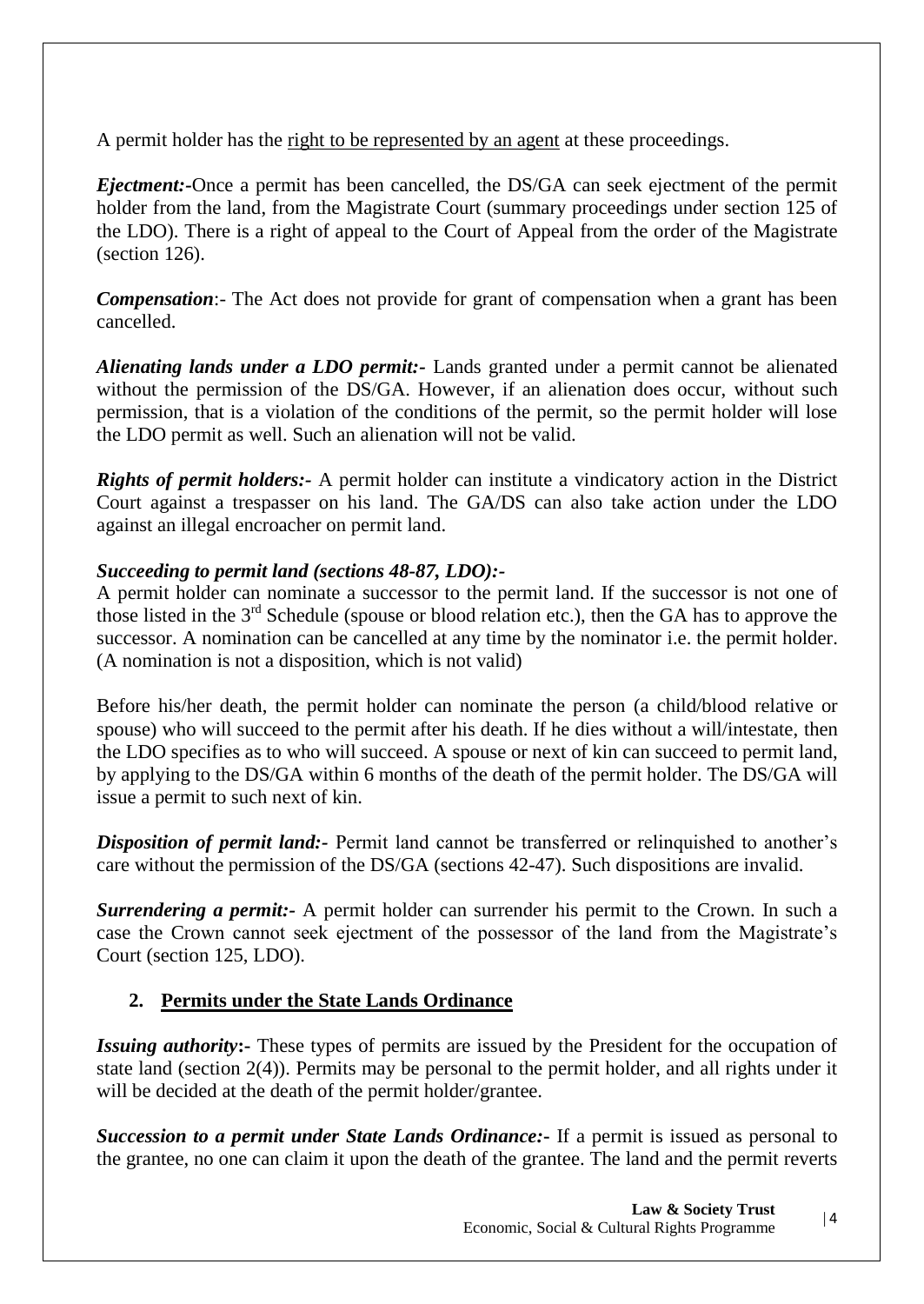to the state. No person claiming through the grantee can claim the land, or even compensation for improvements upon it (section 16).

*Cancelling a permit***:** If a condition of the permit is violated, the permit can be cancelled. This is done when the DS/GA is of the opinion that there has been a violation of the permit conditions. No compensation is available by reason of cancellation of a permit (section 17 and 18).

#### **Grants to State Lands**

- **1. LDO Grants**
- **2. State Lands Ordinance Grants**
- **3. Land Grants (Special Provisions) Grants**

## *Land Grants under the LDO*

*Issuing a grant:*- An LDO grant is issued only at a Land Kachcheri (section 20). *Converting a permit into a grant:-* An LDO permit can be converted into a grant at a Land Kachcheri (section 20, LDO). The DS/GA can convert a permit into a grant under the LDO. These lands are registered with the DS and are depicted in a plan.

*Alienating state land under a grant:-*Under the LDO, no crown land can be alienated as a grant except at a Land Kachcheri (section 20, LDO). The selection of persons to receive such grants are selected at a Land Kachcheri (except under special circumstances, such as for a public purpose, or where the Land Commissioner makes a grant of less than 8 acres).

*Surveying of Land for a grant-*Land which has not been surveyed cannot be alienated under a grant (section 30 and 19(3)).

*Grant conditions:*- the conditions which are set out in the 1<sup>st</sup> Schedule to the LDO apply to land grants, as well as any additional conditions which may be imposed. The conditions attach to the land, so whoever acquires the land, gets title subject to those conditions (section 37). Where a grant holder violates those conditions, the DS/GA can issue notice on her/him to show cause as to why the grant should not be cancelled.

A grant holder has a right to be represented by an agent at these proceedings.

*Appealing*:- There can be an inquiry by a Magistrate under section 125. An appeal is available to the Court of Appeal from the decision of the Magistrate (under section 126).

If the grant holder has not shown cause (section  $91(1)$ ) there is no appeal from the decision of the DS/GA- it is submitted to the Governor General. The Governor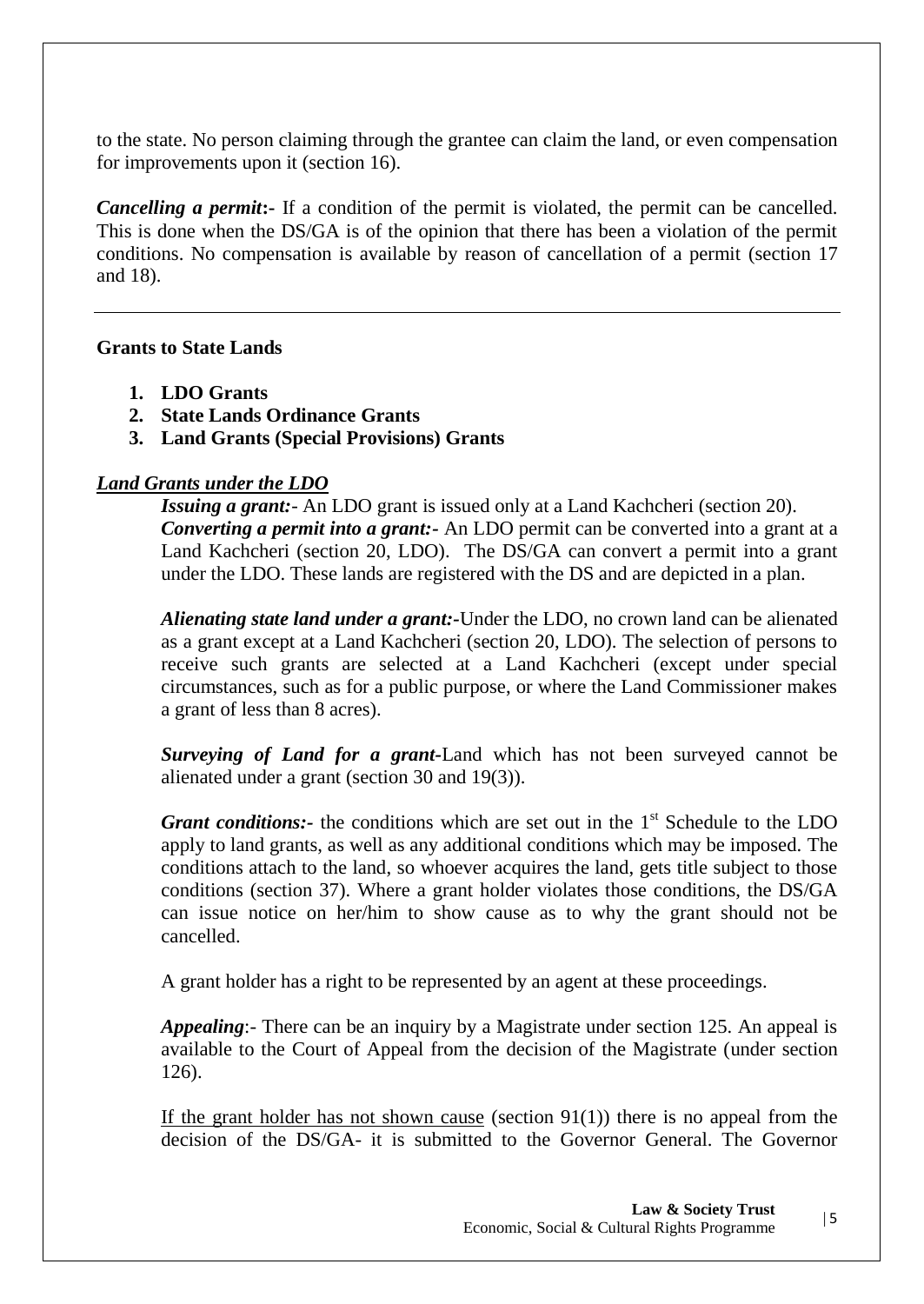General may cancel the order cancelling the permit, if he considers it just to do so (section 101).

*Authenticity of the Grant***:-** The instrument must have the signature of the President (a facsimile signature is acceptable). The DS/GA must also sign any copies of the instrument. The instrument must be registered with the Registrar of Lands in the District.

*Succeeding to a Grant:-* the owner of a holding can nominate a successor or a lifeholder before he dies. A life-holder will not be able to nominate another successor/life-holder. A life-holder also cannot dispose of the holding. The owner of a 'protected-holding' cannot nominate a successor/life-holder without the permission of the DS/GA. Although several successors can be nominated, only one life-holder can be nominated. The owner can cancel a nomination at any time and make a different nomination.

The nomination has to be done before a GA/DS/Registrar of Lands/Divisional Revenue Officer/JP/notary. It has to be registered by the Registrar of lands before the death of the owner, otherwise it will be invalid.

If there is no nomination, then succession is in terms of the Act  $(3<sup>rd</sup>$  Schedule). The priority in succession is to the surviving spouse. Thereafter the order of priority is gender discriminatory- sons before daughters, grandsons before granddaughters, and fathers before mothers, brothers before sisters. Relatives must be blood relations and not by marriage.

## *Land Grants under the State Lands Ordinance*

These grants are of two kinds:-

- 1. Special Grants (charitable, educational, philanthropic, religious or scientific purpose etc.)
- 2. Free Grants

All grants under this law must be approved and signed by the President. The grant can be absolute or provisional (section 2).

*Partitioning land given under a grant:*- If a grant holder (absolute/lease) wants to partition his land, he can surrender the grant to the President, and request that it be granted to her/him in parcels (section 4, State Lands Ordinance).

*Cancelling a grant*:- Even here, where a lessee/grant holder fails to comply with the conditions of the Grant, the DS/GA can follow the procedure in sections 106-128 of the LDO to eject her/him (section 17). No compensation is available if the grant is cancelled under these grounds.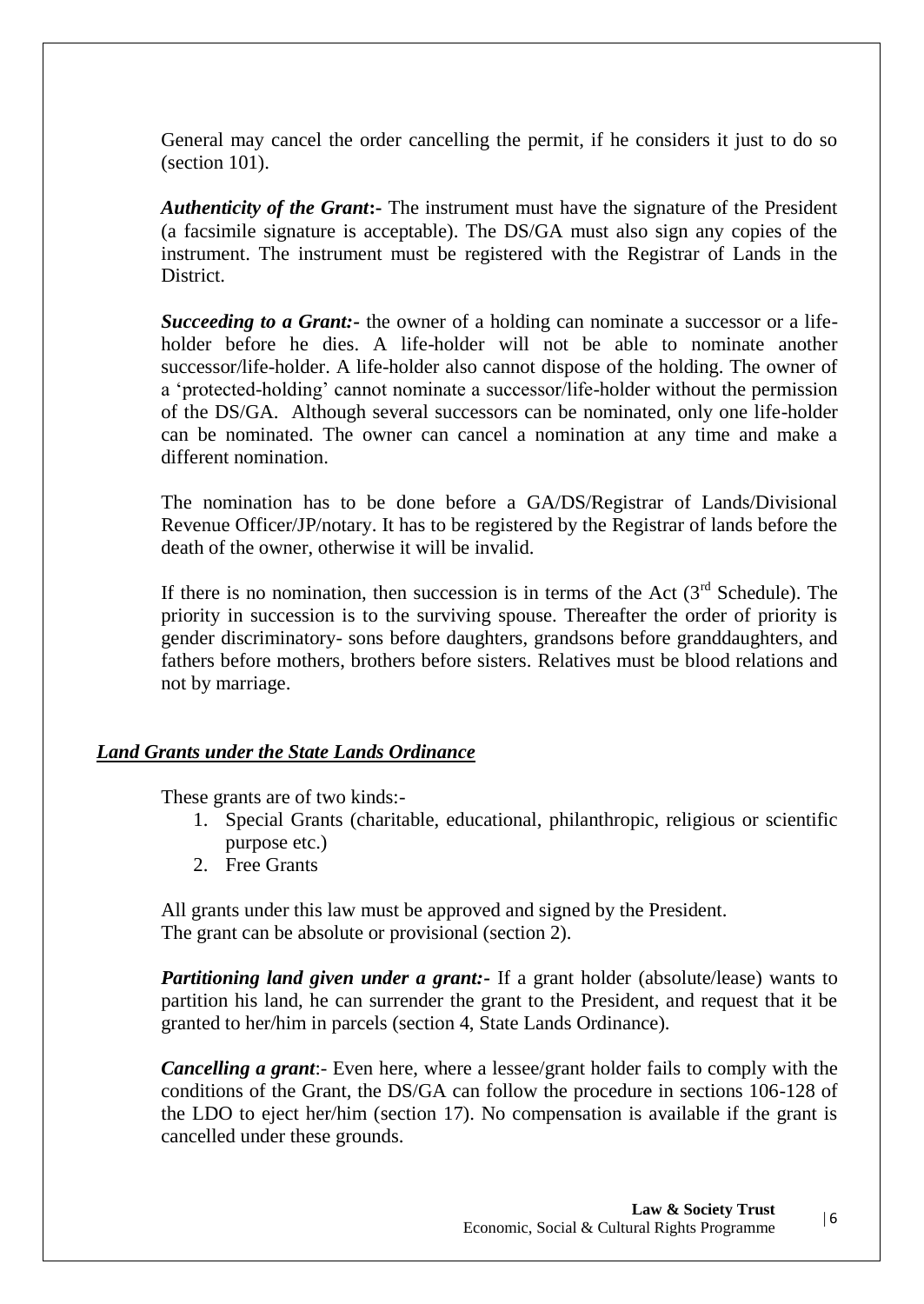## *Land Grants (Special Provisions) Act*

Land vested in the Land Reform Commission (LRC) can be distributed to the land less as land grants. For this, the Minister, by an order published in the Gazette, can vest in the State, land that is vested in the LRC.The grants are administered by the Land Commissioner. If in any doubt any public officer must consult the Land Commissioner (section 16).

*Authenticity of the Grant***:-** The instrument must have the signature of the President (a facsimile signature is acceptable). The DS/GA must also sign any copies of the instrument. The instrument must be registered with the Registrar of Lands in the **District** 

*Grant conditions:-*These grants are also given with conditions which attach to the land. So whoever receives the grant, as well as whoever he nominates, or whoever inherits the grant from him, are all subject to the conditions of the grant. If the grant conditions are violated, then the state can cancel the grant. The DS/GA can enter the land at any time to make sure the grant conditions are not being violated (section 15).

*Who can receive the Grant:-*The President of the Republic can thereafter transfer any of these lands to any citizen (who is over 18 years). He must consider whether the recipient of the grant has other land, whether s/he can develop the land, and the income of the family of the recipient. (section 3).

*Dispositions:-* The Grant holder cannot effect a disposition of the land, without the consent of the Land Commissioner (section 5(1), section 12).

**Nomination of successor:-** The successor to the grant can be nominated, by a last will, or by filling out the prescribed form before a DS/GA, a notary, a registrar of lands or a JP. There is no limit on who can be nominated to succeed.

**Inheritance of a grant:-** If a grant holder dies without nominating a successor, then the surviving spouse will inherit the grant. If the spouse is also dead, then the Act sets out who will inherit, in order. E.g:- the sons, then daughters, then grandsons, then granddaughters. This nomination order is gender discriminatory. Men are preferred over women when it comes to intestate succession to land grants under this Act. The oldest will be preferred over the others if there are more than one who is eligible to inherit the grant.

## **Compensation for improvements**:-

A person who improves state land with bad faith (mala fides),i.e, knowing that it is not her/his land and without a permit, has no claim for compensation. This includes clearing land, cultivating on it, erecting buildings or structures, felling trees and in any way encroaching in state land. Such persons are guilty of an offence and can be fined or even imprisoned (section 168, LDO).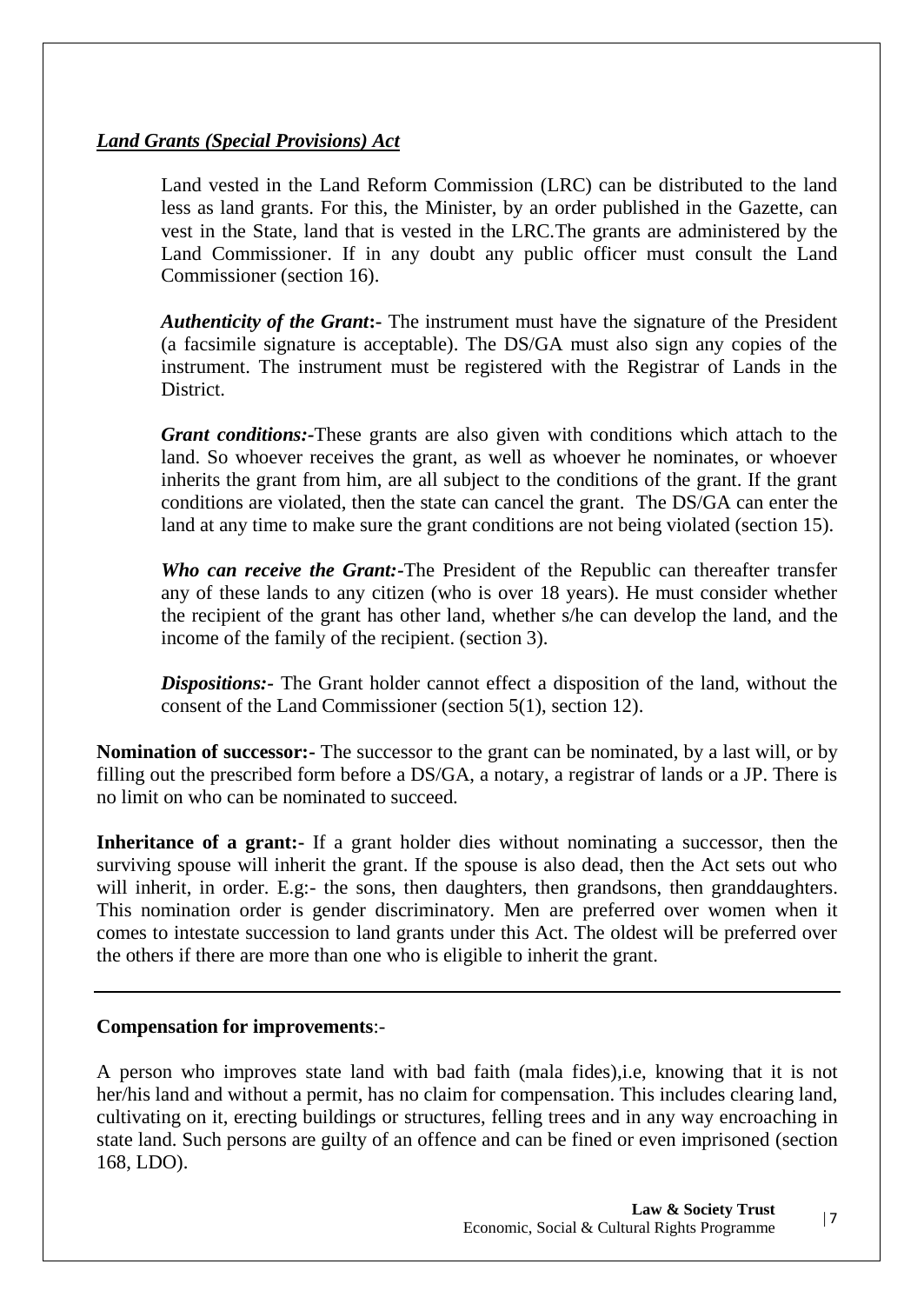On a policy level, the National Policy on Involuntary Resettlement provides for the payment of resettlement cost, resettlement itself, and rehabilitation where necessary, to people who are displaced as a result of a development project. The Ministry of Land/Land Development administers/implements the National Policy on Involuntary Resettlement (which was approved by the Cabinet on 16 May 2001). This policy is to apply to people who are affected by compulsory land acquisitions. It applies to both acquisition of private lands as well as to recovery of possession of state land.

## **Building Roads**

The Thoroughfares Ordinance was amended in 2008. Under this law, the Highways Authority can acquire lands vested in a local authority, make special grants under the Crown Lands Ordinance, construct roads, divert roads etc., purchase lands for resettlement sites and can authorize surveyors to enter lands in order to mark acquisition boundaries (previously, surveyors could only enter after a section 2 notice under the LAA).

## **Distribution of State Land**

Distribution schemes of state land must take account of national ethnic ratios, and priority will be given those who are displaced by a project and/or landless persons in the District (Appendix II,  $13<sup>th</sup>$  Amendment).

## **Evictions from state lands**

## **What can the state do if a private person is encroaching on state land?**

Under the State Lands (Recovery of Possession) Act (as amended), the state can initiate proceedings to recover possession of state land. Once a 'competent authority' forms an opinion that a person is in possession of state land without authorization, s/he can serve a notice on the occupier, notifying him/her to vacate and deliver vacant possession within 30 days (or more). The 'opinion' of the authority must be formed on objective grounds, and the form of the notice, application and affidavit (containing the opinion of the competent authority) has to be in the format set out in the Schedules to the Act (Kandiah v. Abeykoon (1986) 3 CALR 141). If it is not in that format, the occupier can apply to have the quit notice quashed by the Court of Appeal (writ jurisdiction).

Issuing a quit notice:- The quit notice can be personally served on the possessor or if that is impractical, it can be posted on a conspicuous place on the land, requiring the possessor to vacate the land and deliver vacant possession of the land (section 3) thirty days after the notice is served.

When the quit notice is served the possessor must vacate the land, there is no right to a hearing (section 4). If s/he does not vacate, the competent authority can apply to the Magistrate for ejectment of the possessor. Once ejectment proceedings have begun, the possessor will be asked by the Magistrate to show cause as to why s/he should not be ejected.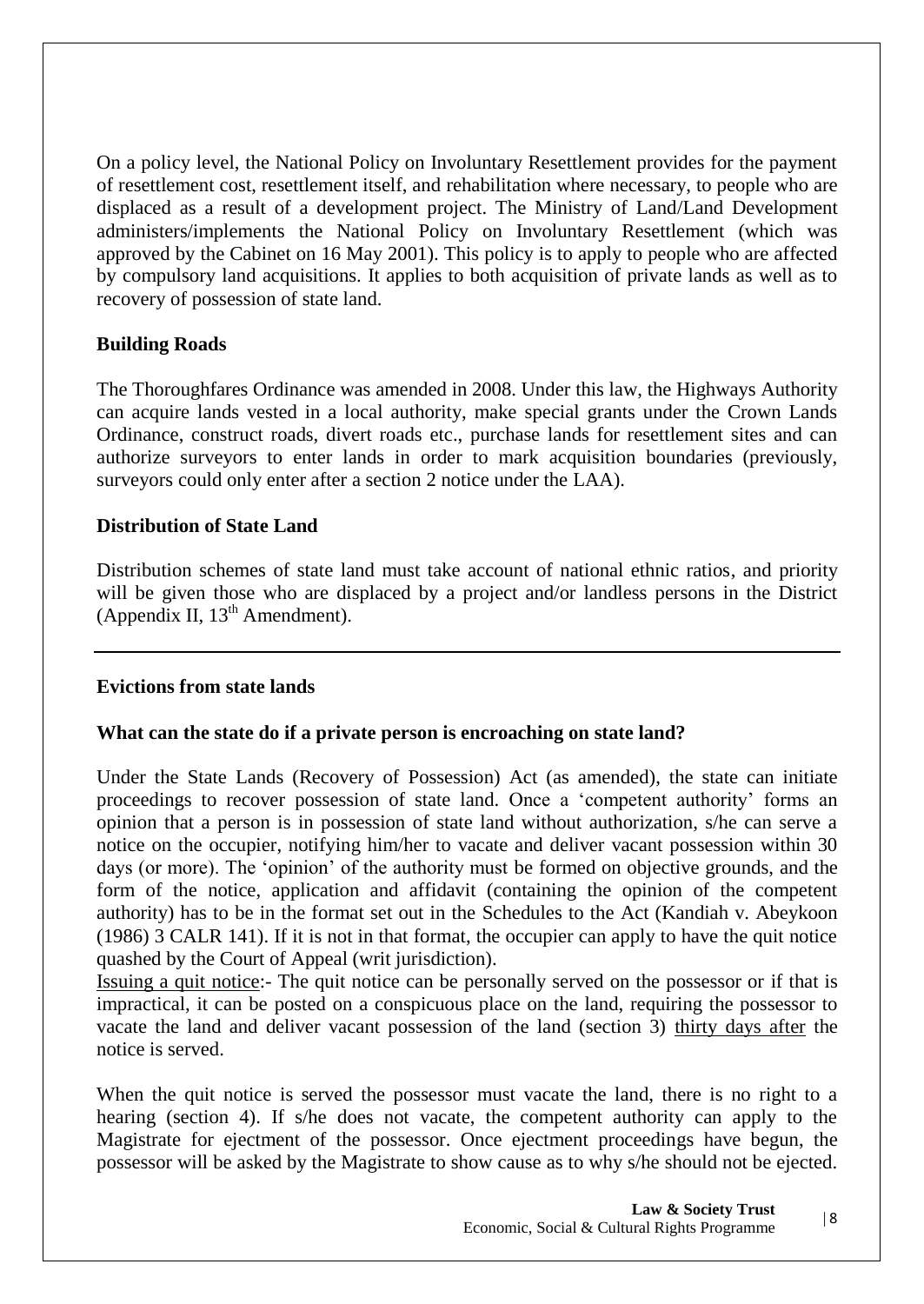If s/he cannot show cause, the Magistrate will issue an order for ejectment. Ejectment proceedings must be completed within 3 months of the application according to the Act (section 6A). Once the ejectment order has been made, the Magistrate will order the fiscal or the police to act upon it and eject the unauthorized possessor.

Showing cause :-The only acceptable reason that a possessor can show to continue in possession, is a permit or written authority of the state, which is valid and in force (section 9). The Magistrate's decision is final, and there is no appeal against his order (section 10). However, a writ proceeding does lie to the Court of Appeal, if the possessor can show that the competent authority has exceeded his authority, did not have authority to act, or has not exercised his authority properly.

Appealing and order of ejectment:-Once the Magistrate has made an order of ejectment, no appeal can be maintained against such an order. Once an application has been made by the Competent Authority, to a Magistrate, for an order of ejectment, the Magistrate will only examine whether the alleged encroacher is in possession of state land on a valid permit. If there is no permit, the encroacher will be ejected. However under section 13 of the State Lands (Recovery of Possession) Act the encroacher may be granted compensation for damages sustained as a result of the ejectment (if the person succeeds in a vindicatory action against the state in terms of section 12).

A person who has been ejected cannot re-enter the land within the next 10 years (unless on a valid permit or written authority of the state). If he does enter, it is a criminal offence carrying a maximum sentence of 5 years imprisonment, or a fine of Rs. 1,000 or both (section 11A).

You can be evicted from State land if you have built/occupied a building, in a reserved forest (Forest Ordinance). It is an offence to build in a reserved forest area and you can be fined for such activity.

If you have not paid irrigation rates for state land given under a grant/lease, you can be evicted (State Lands Ordinance, Land Settlement Ordinance, LDO, Land Grants (Special Provisions).

State land includes the following:-

- 1. Land to which the state is lawfully entitled
- 2. Land under the control of any authority for developing state land: includes lands vested in the Mahaweli Development Board and the River Valleys Development Board or any other authority that is developing state land.
- 3. Land vested in a local authority

A competent authority is:-

- 1. Government Agent/District Secretary
- 2. Additional GA
- 3. General Manager of Railways
- 4. Commissioner of National Housing
- 5. Commissioner of Local Government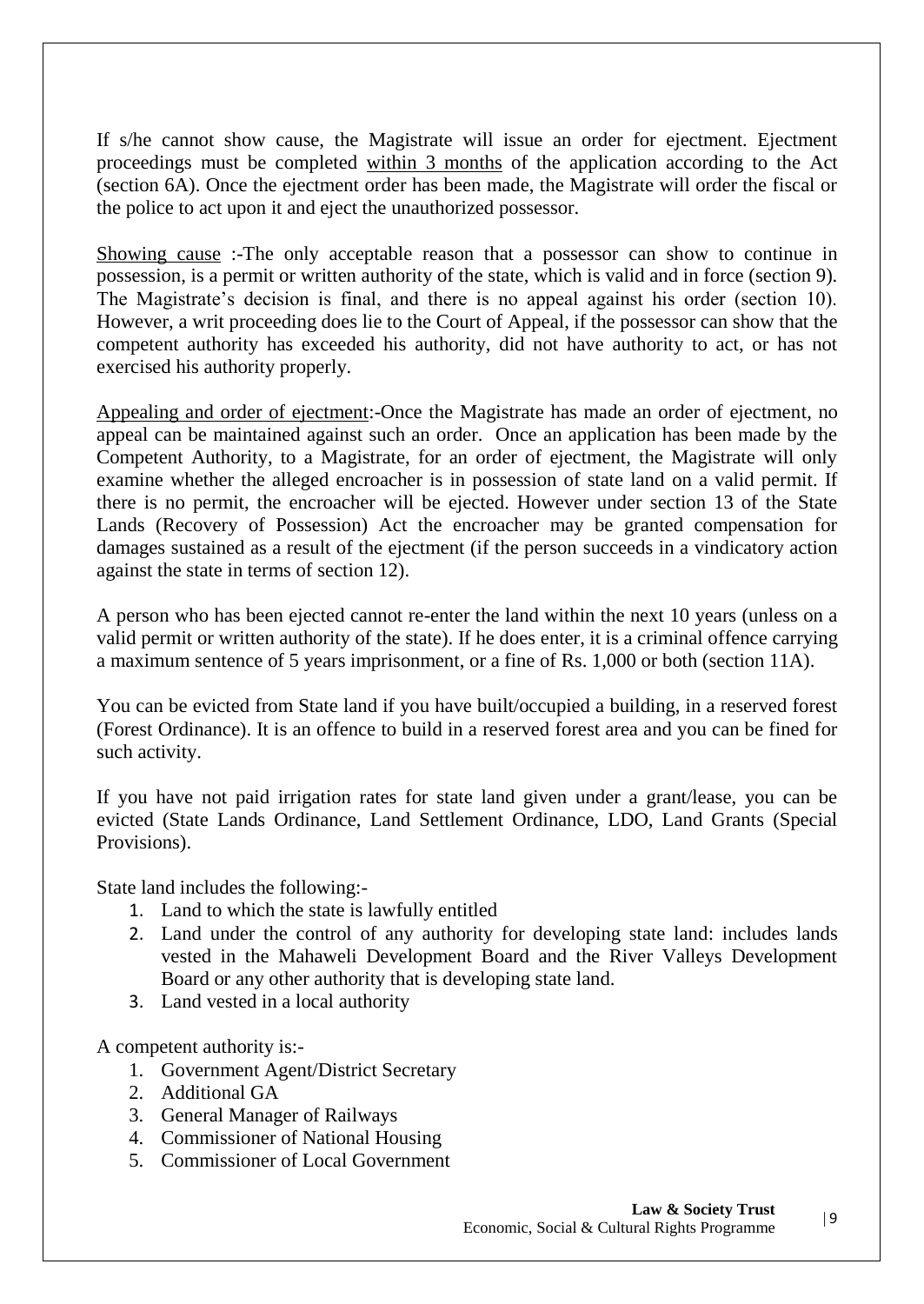6. Any other public officer authorized by the GA

A corporate body can appoint a 'competent authority' to send out quit notices under this Act.

#### **Abandoned state land**

Under the Land Resumption Ordinance, if a land which has been alienated (granted under a permit/grant), is abandoned for more than 8 years, the GA/DS can inquire into the claimants on the land. After inquiry by the GA/DS, if the claimant can't be found, then the GA/DS can publish a notice on the land. If after the notice is published no claim is made within 12 months or more as specified in the notice, then the land is resumed by the state (section 2).

#### **ACRONYMS**

| Department of Forest Conservation               | <b>DFC</b>  |
|-------------------------------------------------|-------------|
| Government Agent/ Divisional Secretary          | GA/DS       |
|                                                 | <b>JEDB</b> |
| Justice of the Peace                            | JP          |
| Land Acquisition Act No 9 of 1950               | LAA         |
| Land Grants (Special Provisions) Act No 43 of   |             |
| 1979                                            |             |
| Land Resumption Ordinance No 4 of 1887          |             |
| Land Development Ordinance No 19 of 1935        | LDO         |
| Land Reform Commission                          | <b>LRC</b>  |
| Mahaweli Authority of Sri Lanka Act No 23 of    |             |
| 1979                                            |             |
| National Environmental Act No 56 of 1988        | <b>NEA</b>  |
| Prescription Ordinance No. 22 of 1971           |             |
| State Land (Recovery of Possession) Act No 7 of |             |
| 1979                                            |             |
| State Lands Ordinance No 8 of 1947              |             |
| State Lands Encroachments Ordinance No. 12 of   |             |
| 1840                                            |             |
| Thoroughfares Ordinance No 10 of 1861           |             |